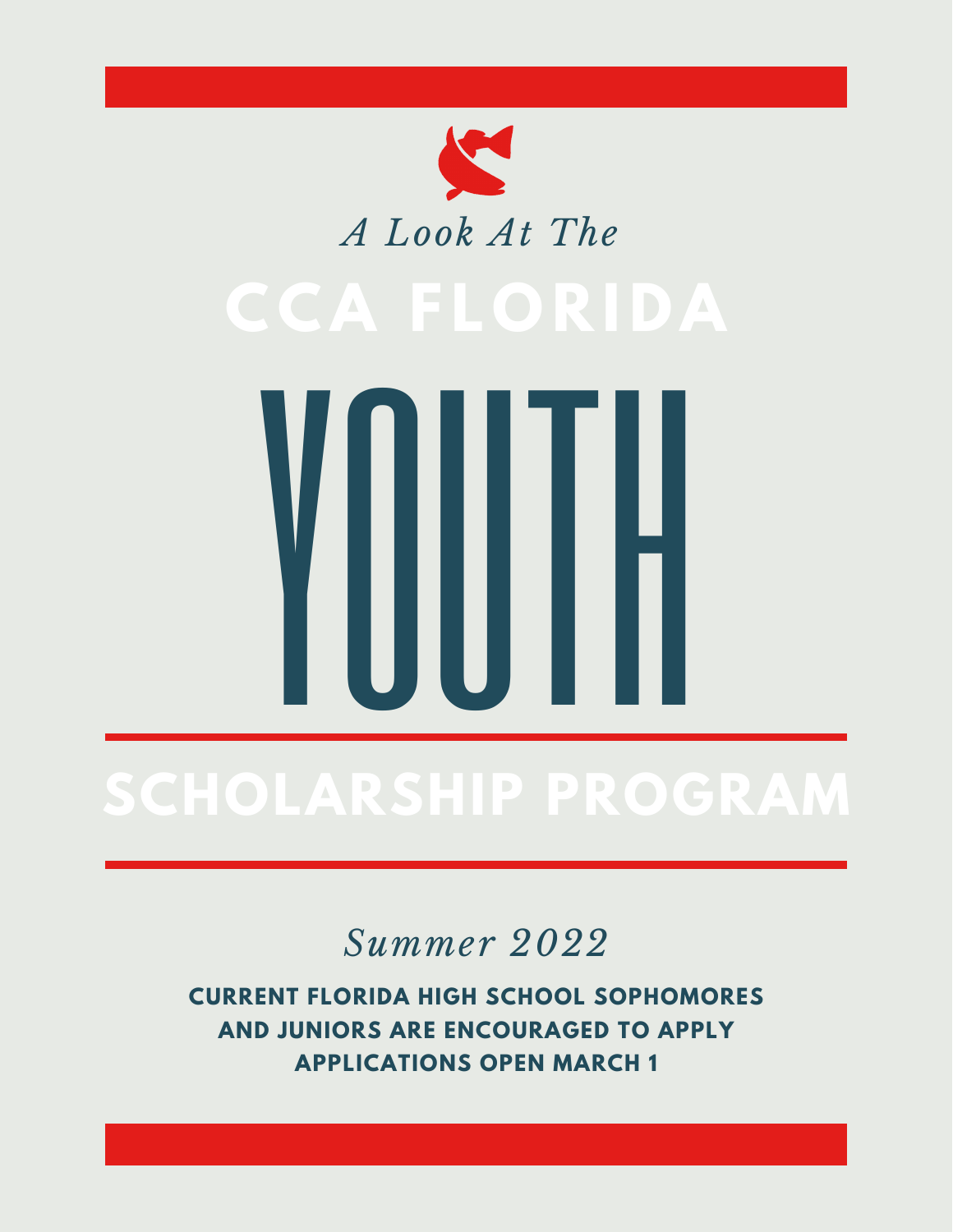# PROGRAM OVERVIEW

#### **ITINERARY**

- Tour Duke Energy Mariculture Center
- Take a Fishing Trip
- Visit CCA Office
- Hands On Habitat Project Experience
- Visit to Mud Hole Custom Tackle
- Presentations about Advocacy, Entreprenuership, Business, and more
- Special Guests
- Swiming and Paddling Florida Springs
- Compete in Speeches and **Debates**
- Beach Cleanup
- Visit University of Central Florida Marine Biology Labs
- Banquet Dinner
- and more \*Itinerary Subject to Change

## **OBJECTIVE**

The CCA Florida Youth Scholarship Program is an opportunity for Florida High School students to earn college scholarships. Students will compete throughout the week, and scholarships will be awarded based on merit. attention, focus, creativity, speeches, and more.

### **DONATE TODAY!**

As we look forward to planning this educational summit, we need your help.

Sponsorships are available. We have a goal of raising \$25,000 by March 1, 2022.

Please take a look at the following sponsorship levels.

Contact Amanda Krpan at akrpan@ccaflorida.org for more information.